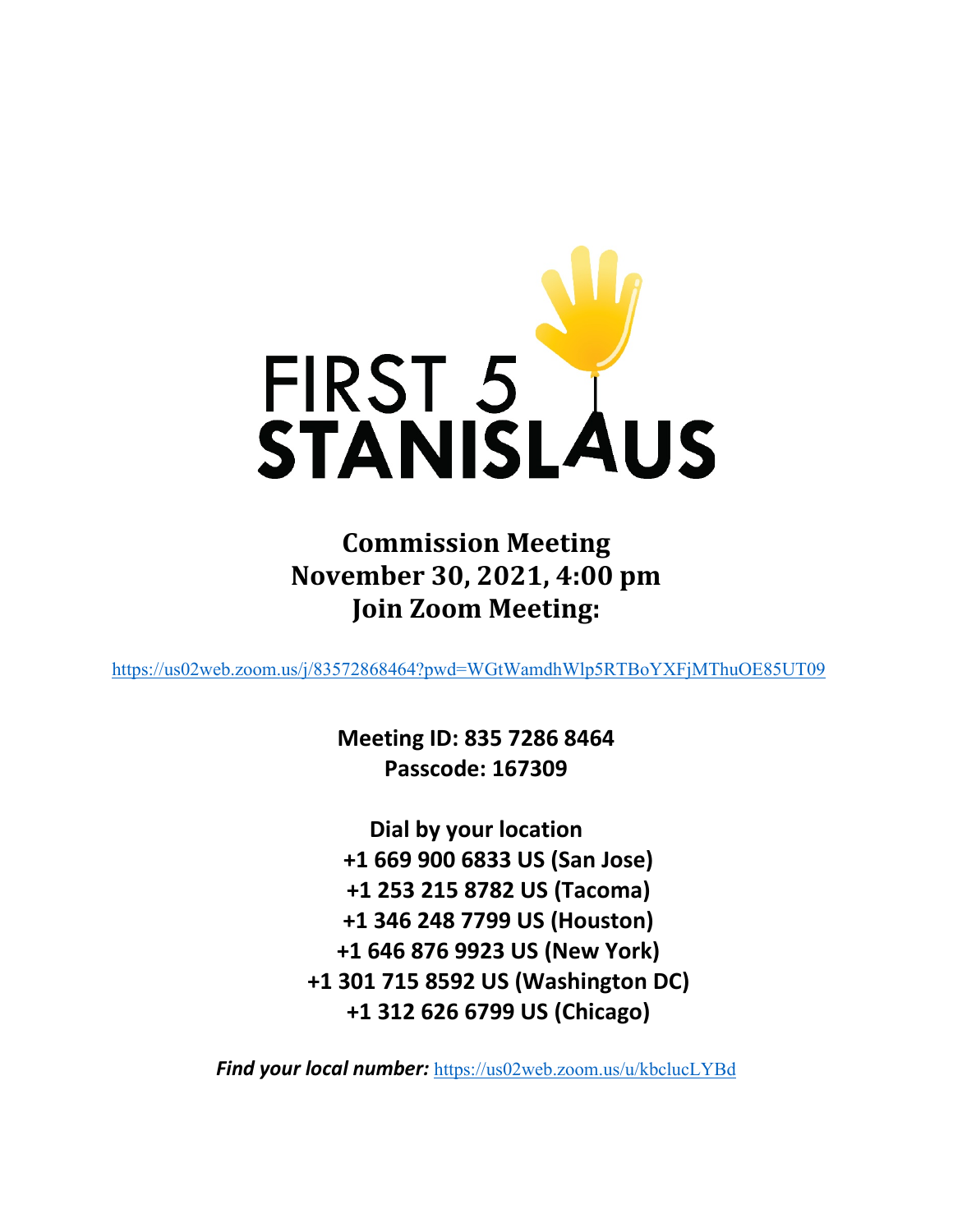

# *Commission Meeting Notice*



### *Tuesday, November 30, 2021, 4:00 PM Meeting to be conduction via Zoom (video and phone conference) for Commission and Public*

This meeting will be held in compliance with the requirements of AB 361 (Government Code 54953(e)) and will not include in person public attendance. Members of the public may observe the meeting and provide comments to the Board via email, Zoom (internet-based option) or telephone as described below.

**Join Zoom Meeting:** <https://us02web.zoom.us/j/83572868464?pwd=WGtWamdhWlp5RTBoYXFjMThuOE85UT09>

> **Meeting ID:** 835 7286 8464 **Passcode:** 167309 **Dial by your location +1 669 900 6833 US (San Jose) +1 253 215 8782 US (Tacoma) +1 346 248 7799 US (Houston) +1 646 876 9923 US (New York) +1 301 715 8592 US (Washington DC) +1 312 626 6799 US (Chicago)**

**Find your local number:** <https://us02web.zoom.us/u/kbclucLYBd>

The Stanislaus County Children and Families Commission welcomes you to its meetings which are ordinarily held on the fourth Tuesday of most months. Your interest is encouraged and appreciated. The agenda is divided into multiple sections including:

**CONSENT CALENDAR:** These matters include routine financial and administrative actions. All items on the consent calendar will be voted on at the beginning of the meeting under the section titled "Consent Calendar." If you wish to have an item removed from the Consent Calendar, please make your request at the time the Commission Chairperson asks if any member of the public wishes to remove an item from consent.

**DISCUSSION ITEMS:** These items will be individually discussed with opportunity for public comment.

**PUBLIC HEARINGS:** These items are opportunities for individuals interested in the matter being addressed on the agenda item to present their views to the Commissioners. Any member of the audience desiring to address the Commission on a matter on the agenda, please utilize the "raise hand" function or state that you have a comment through the chat function on zoom to be acknowledged by the Chair during the meetings or submit your comments by email to [edwardsk@stancounty.com](mailto:edwardsk@stancounty.com) prior to the meeting. Those observing the meeting telephonically may speak up when the Chair asks if there are any comments. In order that interested parties have an opportunity to speak, any person addressing the Commission will be limited to a maximum of 5 minutes unless the Chairperson of the Commission grants a longer period of time.

**PUBLIC COMMENT PERIOD:** Public comment may be submitted in advance of the meeting via email to [edwardsk@stancounty.com](mailto:edwardsk@stancounty.com) or by mail to 930 15<sup>th</sup> St., Modesto, CA. 95354. Please indicate in your email the agenda item to which your comment applies. Please submit public comments as soon as possible so that they can be provided to the Commissioners before, and, as feasible, during the meeting. Any member of the audience desiring to address the Commission on a matter on the agenda, please utilize the "raise hand" function or state that you have a comment through the chat function on zoom to be acknowledged by the Chair during the meetings. If you have anything that you wish distributed to the Board and included for the official record, please include it in your email. Comments that require a response may be deferred for staff reply. Those observing the meeting telephonically may speak up when the Chair asks if there are any comments.

#### **MEMBERS:**

**Vicki Bauman** School Representative

**Ignacio Cantu, Jr.** Community Representative

> **Vito Chiesa** County Supervisor

**David Cooper** Chair Community Representative

**Mary Ann Lilly-Tengowski** Vice Chair Health Services Agency

**Nelly Paredes-Walsborn, Ph.D.** Community Representative

**Amanda Sharp** Community Services Agency

**Julie Vaishampayan, M.D.** Public Health Officer

\*\*\*\*\*\*\*\*\*\*\*\*\*\*

**David T. Jones** Executive Director